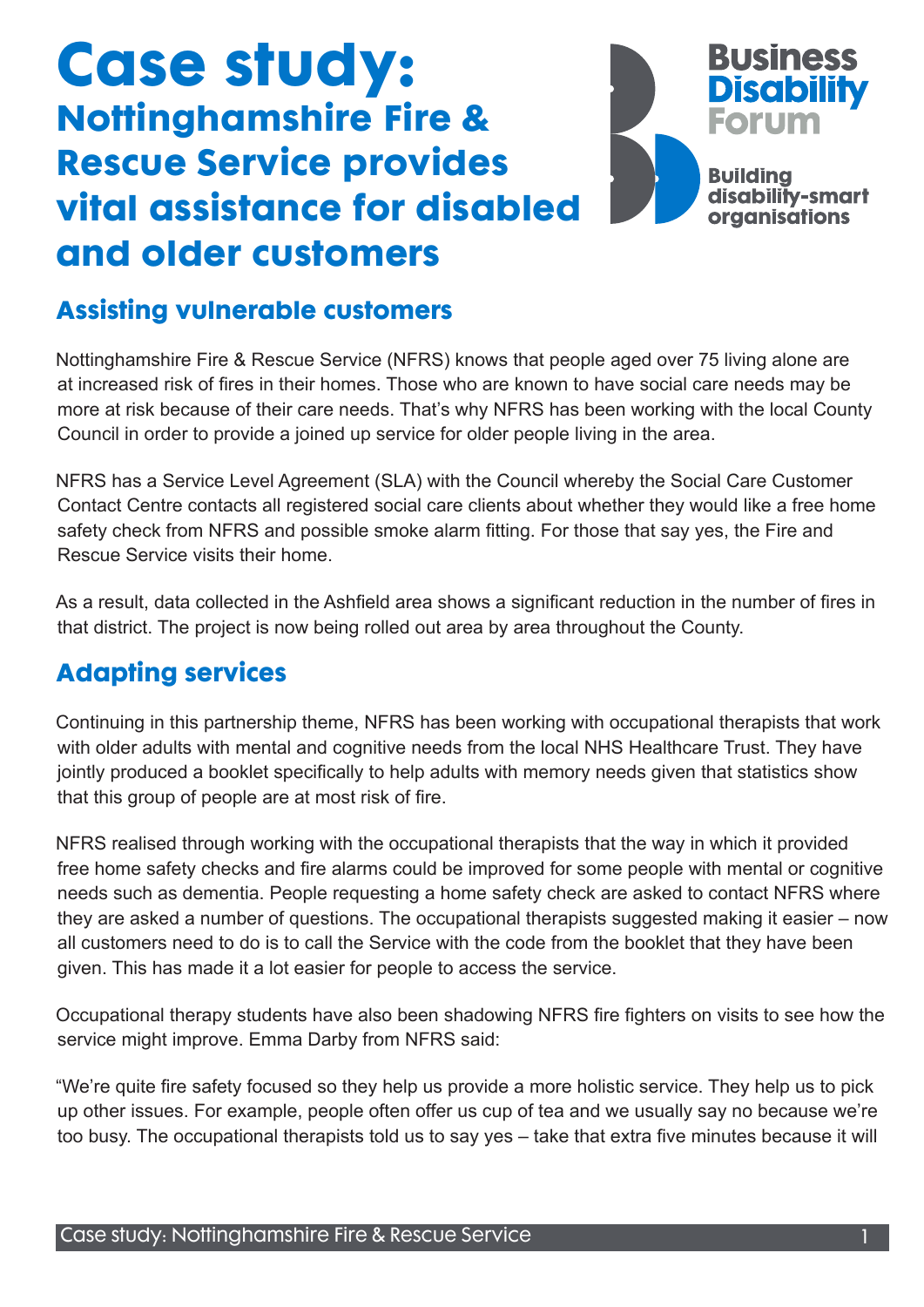show you so much more than if someone sits in a chair and says that they are fine. Watch them do a task. This opened our eyes to problems people face day-to-day and changed the way we deliver our service."

The occupational therapists have also trained fire fighters on how to talk to people with memory needs. The home safety checks were very verbal but this has been adapted so more visual prompts and stickers are now used. The stickers can be left in peoples' homes by the fridge or microwave.

#### **Going a step further**

NFRS has gone a step further and recruited a specialist Home Safety Check (HSC) Operative for Older Communities. NFRS has asked Local Authorities to share their data about individuals who can't put their bins out because of physical or mental disability. These are usually older people or people with mobility problems.

The HSC Operative has received specialist training from the Police on burglary and from the East Midlands Ambulance Service on how to prevent people from falling and injuring themselves. During the visit, as well as looking for fire risks he also looks for trip hazards such as loose carpets and nails them down. The HSC operative is a joiner by trade so can do little jobs in the house too. Emma Darby says:

"It's a very simple thing that can make a big difference to people's lives."

The statistics further illustrate the positive impact of this targeted initiative. 41% of Home Safety Checks (HSC) were delivered to people with a declared mobility impairment, long term health condition or disability during 2013-14. This is compared to roughly 20% of the population as a whole, and it all stems from a joined up, partnership approach to serving the local community.

### **On-going work: meeting the needs of an ageing population**

NFRS has a good working relationship with the Alzheimer's Society and, as a result, has been doing a lot of work with carers. This includes involving employees from the NFRS attending Memory Cafes – an initiative that offers people with dementia and their carers the chance to socialise and share information.

Currently, two employees in NFRS are Dementia Friends Champions and 100% of their senior staff and 50% of crew members are trained Dementia Friends. The organisation's goal is to make all employees a Dementia Friend by 2015. The 90 minute training session helps employees to recognise people with dementia. Speaking about this training initiative, Emma says it focuses on:

"Just being a bit kinder and spotting symptoms and knowing what to do. We've had incidents in the street after which we've gone back to report concerns to GPs. In some cases it just hasn't been picked up before that someone has dementia so it has been really positive that we can help in this way."